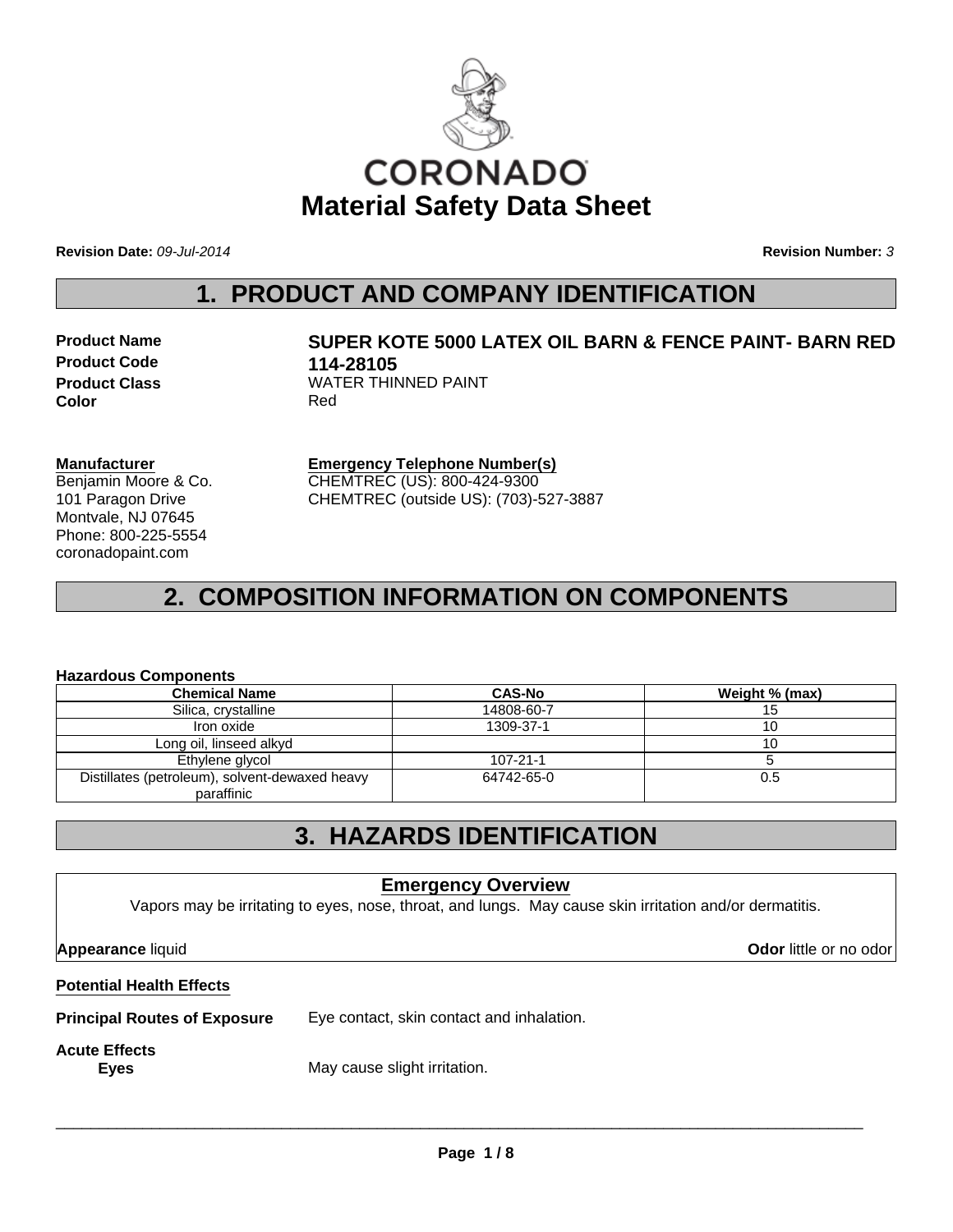| <b>Skin</b><br><b>Inhalation</b><br>Ingestion | Substance may cause slight skin irritation.<br>May cause irritation of respiratory tract.<br>Ingestion may cause gastrointestinal irritation, nausea, vomiting and diarrhea.                                                                           |
|-----------------------------------------------|--------------------------------------------------------------------------------------------------------------------------------------------------------------------------------------------------------------------------------------------------------|
| <b>Chronic Effects</b>                        | Repeated contact may cause allergic reactions in very susceptible persons.                                                                                                                                                                             |
|                                               | Contains: Crystalline Silica which has been determined to be carcinogenic to humans<br>by IARC (1) when in respirable form. Risk of cancer depends on duration and level of<br>inhalation exposure to spray mist or dust from sanding the dried paint. |

 $\Box$ 

*See Section 11 for additional Toxicological information.*

|                    | <b>Aggravated Medical Conditions</b> | None known             |                      |          |
|--------------------|--------------------------------------|------------------------|----------------------|----------|
| <b>HMIS</b>        | Health: $1^*$                        | <b>Flammability: 0</b> | <b>Reactivity: 0</b> | $PPE: -$ |
| <b>HMIS Legend</b> |                                      |                        |                      |          |

#### 0 - Minimal Hazard

- 1 Slight Hazard
- 2 Moderate Hazard
- 3 Serious Hazard
- 4 Severe Hazard
- \* Chronic Hazard
- X Consult your supervisor or S.O.P. for "Special"
- handling instructions.

*Note: The PPE rating has intentionally been left blank. Choose appropriate PPE that will protect employees from the hazards the material will present under the actual normal conditions of use.*

*Caution: HMIS® ratings are based on a 0-4 rating scale, with 0 representing minimal hazards or risks, and 4 representing significant hazards or risks. Although HMIS® ratings are not required on MSDSs under 29 CFR 1910.1200, the preparer, has chosen to provide them. HMIS® ratings are to be used only in conjunction with a fully implemented HMIS® program by workers who have received appropriate HMIS® training. HMIS® is a registered trade and service mark of the NPCA. HMIS® materials may be purchased exclusively from J. J. Keller (800) 327-6868.*

## **4. FIRST AID MEASURES**

| <b>General Advice</b>     | No hazards which require special first aid measures.                                               |
|---------------------------|----------------------------------------------------------------------------------------------------|
| <b>Eye Contact</b>        | Rinse thoroughly with plenty of water for at least 15 minutes and consult a physician.             |
| <b>Skin Contact</b>       | Wash off immediately with soap and plenty of water removing all contaminated<br>clothes and shoes. |
| <b>Inhalation</b>         | Move to fresh air. If symptoms persist, call a physician.                                          |
| Ingestion                 | Clean mouth with water and afterwards drink plenty of water. Consult a physician if<br>necessary.  |
| <b>Notes To Physician</b> | Treat symptomatically                                                                              |

### **5. FIRE-FIGHTING MEASURES**

**Suitable Extinguishing Media** Media **Network Communist Constant Constant Constant Constant Constant Constant Const** circumstances and the surrounding environment.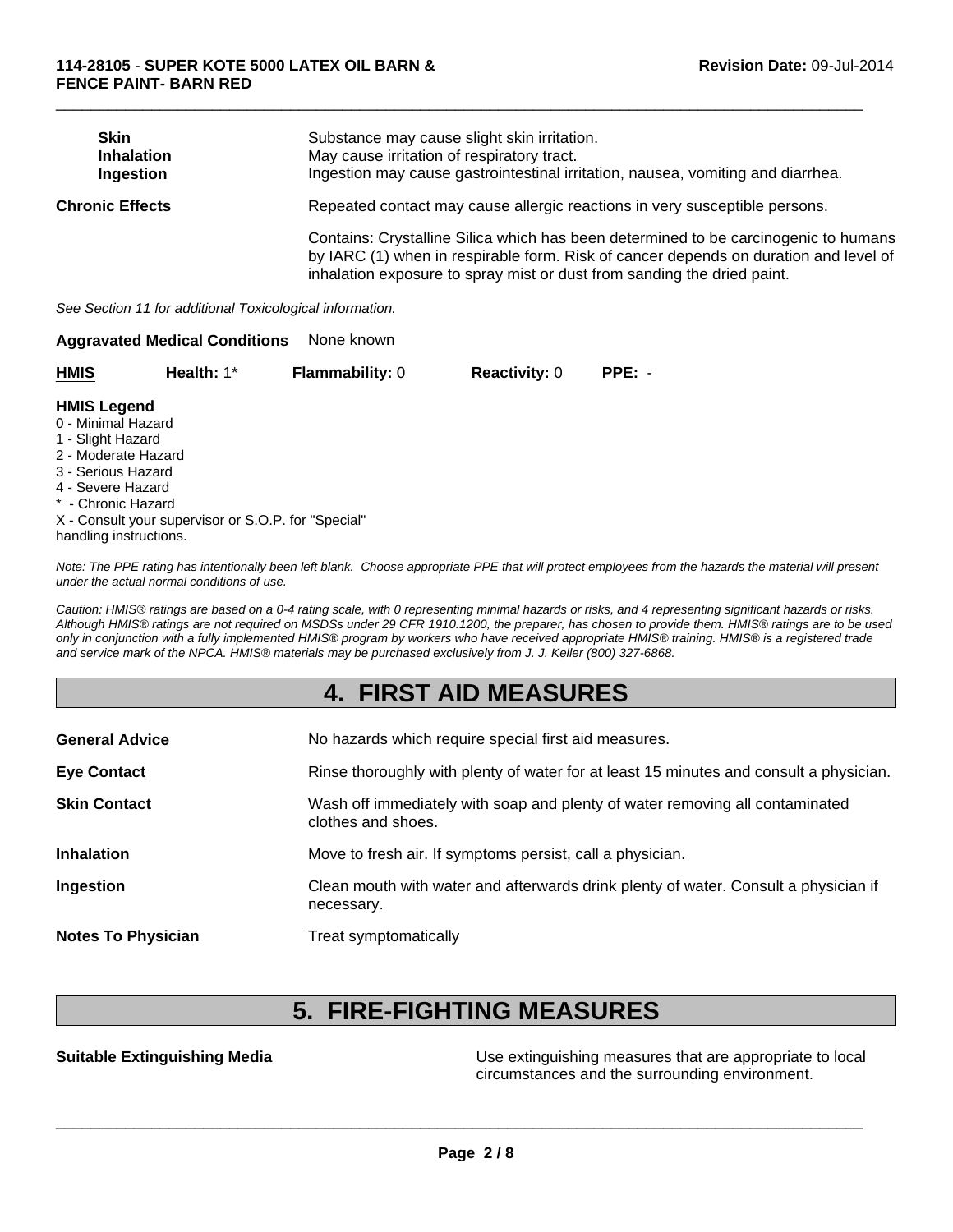| <b>Protective Equipment And Precautions For Firefighters</b>                                      | As in any fire, wear self-contained breathing apparatus<br>pressure-demand, MSHA/NIOSH (approved or equivalent)<br>and full protective gear. |
|---------------------------------------------------------------------------------------------------|----------------------------------------------------------------------------------------------------------------------------------------------|
| <b>Specific Hazards Arising From The Chemical</b>                                                 | Closed containers may rupture if exposed to fire or extreme<br>heat.                                                                         |
| <b>Sensitivity To Mechanical Impact</b>                                                           | No.                                                                                                                                          |
| <b>Sensitivity To Static Discharge</b>                                                            | No.                                                                                                                                          |
| <b>Flash Point Data</b><br>Flash Point (°F)<br>Flash Point (°C)<br><b>Flash Point Method</b>      | Not applicable<br>Not applicable<br>Not applicable                                                                                           |
| <b>Flammability Limits In Air</b><br><b>Lower Explosion Limit</b><br><b>Upper Explosion Limit</b> | Not applicable<br>Not applicable                                                                                                             |
| Health: 1<br><b>NFPA</b><br><b>Flammability: 0</b>                                                | <b>Instability: 0</b><br><b>Special: Not Applicable</b>                                                                                      |
| <b>NFPA Legend</b>                                                                                |                                                                                                                                              |

 $\Box$ 

### 0 - Not Hazardous

- 1 Slightly
- 2 Moderate
- 3 High
- 4 Severe

*The ratings assigned are only suggested ratings, the contractor/employer has ultimate responsibilities for NFPA ratings where this system is used.*

*Additional information regarding the NFPA rating system is available from the National Fire Protection Agency (NFPA) at www.nfpa.org.*

### **6. ACCIDENTAL RELEASE MEASURES**

**Personal Precautions** Avoid contact with skin, eyes and clothing. Ensure adequate ventilation. **Environmental Precautions** Prevent further leakage or spillage if safe to do so. **Methods For Clean-Up** Soak up with inert absorbent material. Sweep up and shovel into suitable containers for disposal. **Other Information** None known

# **7. HANDLING AND STORAGE**

| <b>Handling</b> | Avoid contact with skin, eyes and clothing. Avoid breathing vapors, spray mists or<br>sanding dust. In case of insufficient ventilation, wear suitable respiratory equipment. |
|-----------------|-------------------------------------------------------------------------------------------------------------------------------------------------------------------------------|
| <b>Storage</b>  | Keep container tightly closed. Keep out of the reach of children.                                                                                                             |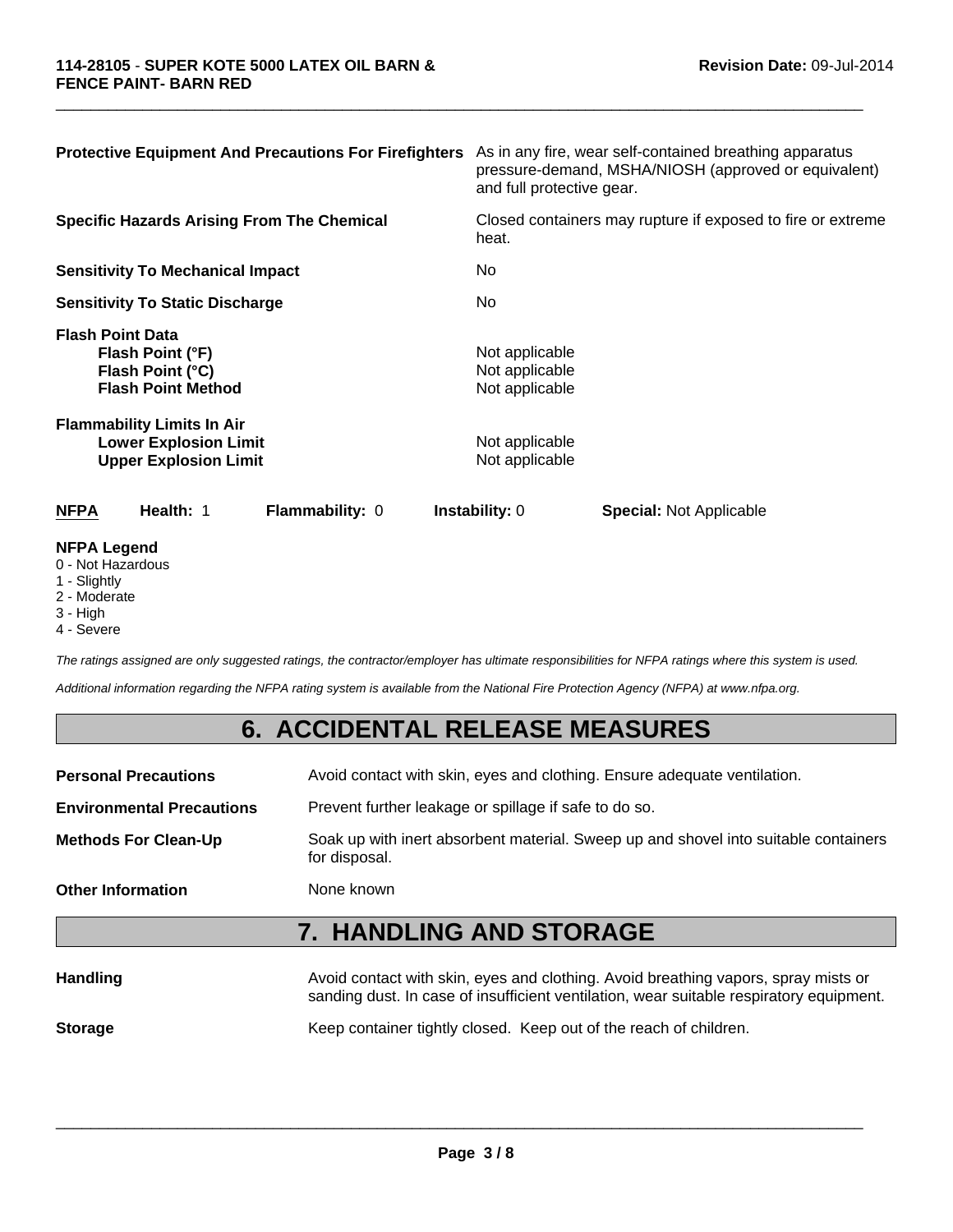# **8. EXPOSURE CONTROLS / PERSONAL PROTECTION**

 $\Box$ 

#### **Exposure Limits**

#### **Hazardous Components**

| <b>Chemical Name</b>                     | <b>ACGIH</b>                    | <b>OSHA</b>                                           |
|------------------------------------------|---------------------------------|-------------------------------------------------------|
| Silica, crystalline                      | $0.025$ mg/m <sup>3</sup> - TWA | respirable - $(10)/(%SiO2 + 2)$ mg/m <sup>3</sup> TWA |
|                                          |                                 | respirable - $(250)/(%SiO2 + 5)$ mppcf                |
|                                          |                                 | TWA                                                   |
|                                          |                                 | total dust - $(30)/(%SiO2 + 2)$ mg/m <sup>3</sup> TWA |
| Iron oxide                               | $5 \text{ mg/m}^3$ - TWA        | 10 mg/m <sup>3</sup> - TWA                            |
| Long oil, linseed alkyd                  | N/E                             | N/E                                                   |
| Ethylene glycol                          | 100 mg/m <sup>3</sup> - Ceiling | N/E                                                   |
| Distillates (petroleum), solvent-dewaxed | N/E                             | N/E                                                   |
| heavy paraffinic                         |                                 |                                                       |

#### **Legend**

ACGIH - American Conference of Governmental Industrial Hygienists Exposure Limits OSHA - Occupational Safety & Health Administration Exposure Limits N/E - Not Established

**Engineering Measures** Ensure adequate ventilation, especially in confined areas.

| <b>Personal Protective Equipment</b> |                                                                                                                                     |
|--------------------------------------|-------------------------------------------------------------------------------------------------------------------------------------|
| <b>Eye/Face Protection</b>           | Safety glasses with side-shields.                                                                                                   |
| <b>Skin Protection</b>               | Protective gloves and impervious clothing                                                                                           |
| <b>Respiratory Protection</b>        | In case of insufficient ventilation wear suitable respiratory equipment.                                                            |
| <b>Hygiene Measures</b>              | Avoid contact with skin, eyes and clothing. Remove and wash contaminated clothing<br>before re-use. Wash thoroughly after handling. |

### **9. PHYSICAL AND CHEMICAL PROPERTIES**

| Appearance                 | liquid            |
|----------------------------|-------------------|
| Odor                       | little or no odor |
| Density (Ibs/gal)          | $10.0 - 10.4$     |
| <b>Specific Gravity</b>    | $1.21 - 1.23$     |
| рH                         | Not available     |
| Viscosity (centistokes)    | Not available     |
| <b>Evaporation Rate</b>    | Not available     |
| <b>Vapor Pressure</b>      | Not available     |
| <b>Vapor Density</b>       | Not available     |
| Wt. % Solids               | $40 - 50$         |
| <b>Vol. % Solids</b>       | $30 - 40$         |
| Wt. % Volatiles            | $50 - 60$         |
| Vol. % Volatiles           | $60 - 70$         |
| VOC Regulatory Limit (g/L) | < 100             |
| <b>Boiling Point (°F)</b>  | 212               |
| <b>Boiling Point (°C)</b>  | 100               |
| <b>Freezing Point (°F)</b> | 32                |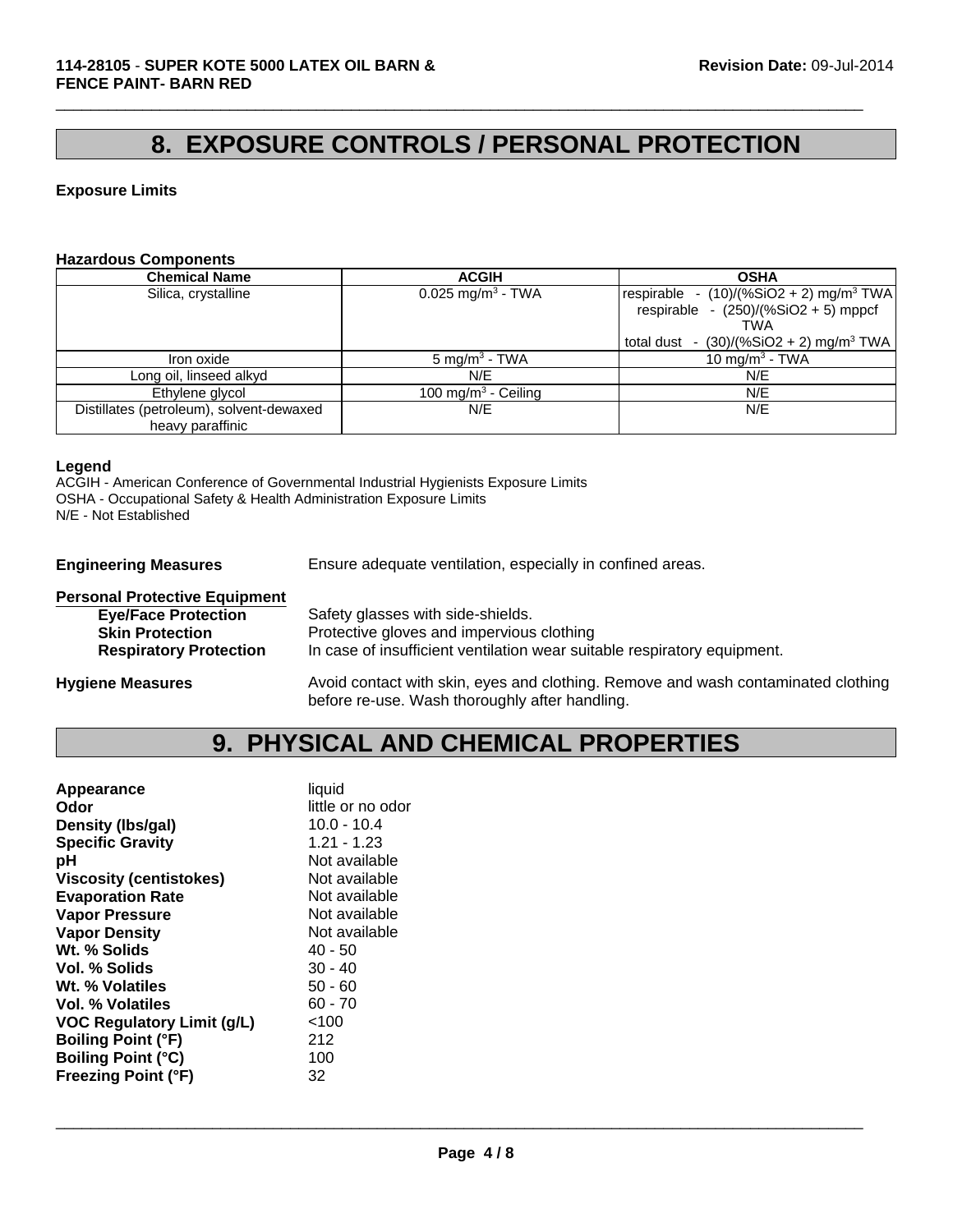# **9. PHYSICAL AND CHEMICAL PROPERTIES**

 $\Box$ 

**Freezing Point (°C)** 0 **Flash Point (°F)** Not applicable **Flash Point (°C)**<br> **Flash Point Method**<br>
Not applicable **Flash Point Method** Not applicable<br>
Upper Explosion Limit Not applicable **Upper Explosion Limit** Not applicable<br> **Lower Explosion Limit** Not applicable **Lower Explosion Limit** 

# **10. STABILITY AND REACTIVITY**

**Conditions To Avoid Prevent from freezing** 

**Hazardous Decomposition Products** None under normal use.

**Possibility Of Hazardous Reactions** None under normal conditions of use.

**Chemical Stability** Stable under normal conditions.

**Incompatible Materials Incompatible Materials No materials to be especially mentioned.** 

# **11. TOXICOLOGICAL INFORMATION**

#### **Acute Toxicity**

**Product** No information available

#### **Component**

Silica, crystalline LD50 Oral: 500 mg/kg (Rat) vendor data

Iron oxide LD50 Oral: > 5000 mg/kg (Rat) vendor data

LD50 Oral: 4700 mg/kg (Rat) LD50 Dermal: 9530 µg/L (Rabbit) Ethylene glycol

### **Chronic Toxicity**

#### **Carcinogenicity**

*The information below indicates whether each agency has listed any ingredient as a carcinogen:*

| <b>Chemical Name</b> | <b>ACGIH</b>                          | <b>IARC</b>           | <b>NTP</b>                | <b>OSHA</b><br>Carcinogen |
|----------------------|---------------------------------------|-----------------------|---------------------------|---------------------------|
| Silica, crystalline  | A2 - Suspected<br>Human<br>Carcinogen | - Human<br>Carcinogen | Known Human<br>Carcinogen | Listed                    |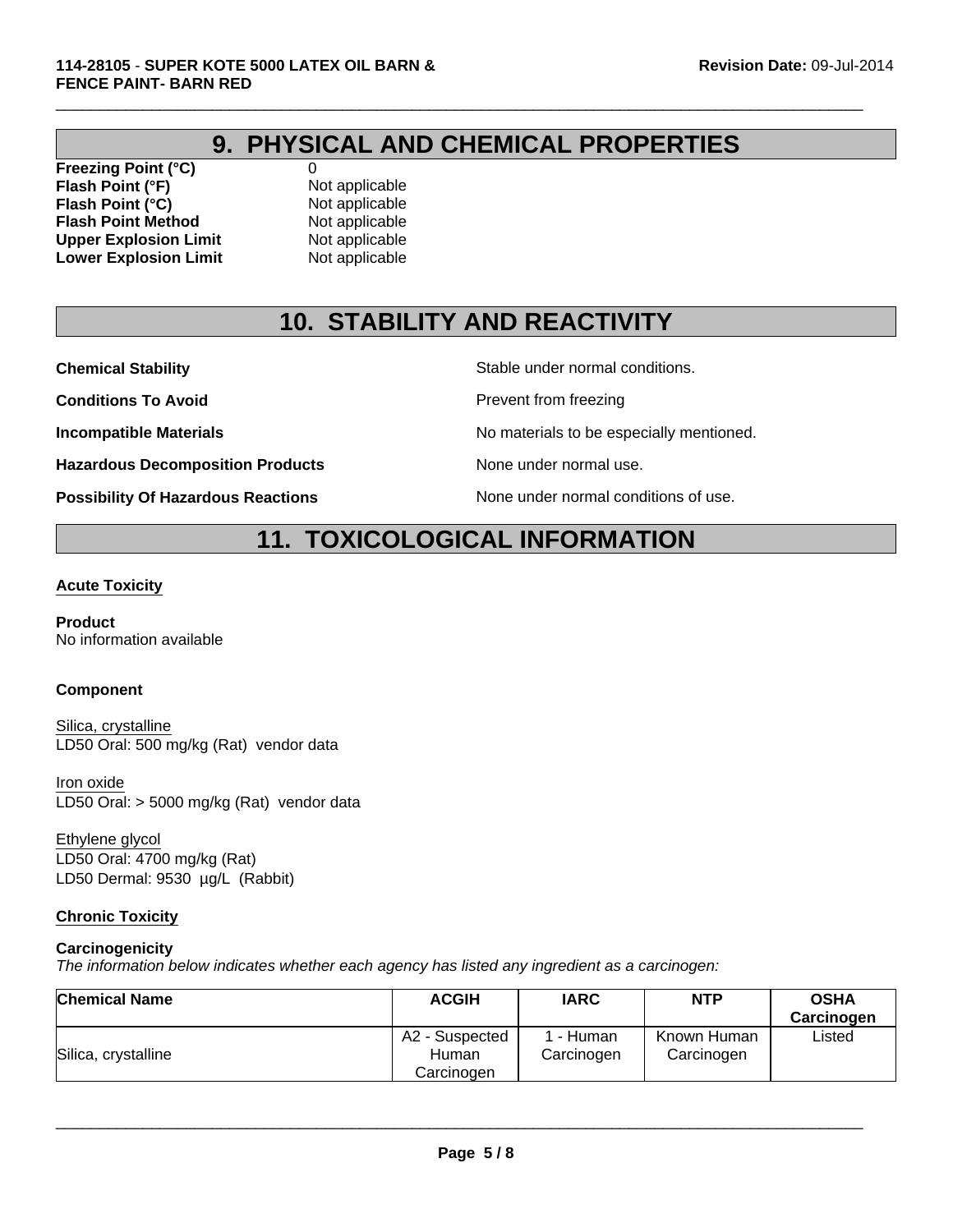| <b>Chemical Name</b>                                         | <b>ACGIH</b> | <b>IARC</b>             | <b>NTP</b> | <b>OSHA</b><br>Carcinogen |
|--------------------------------------------------------------|--------------|-------------------------|------------|---------------------------|
| Distillates (petroleum), solvent-dewaxed heavy<br>paraffinic |              | 1 - Human<br>Carcinogen |            |                           |

 $\Box$ 

• Crystalline Silica has been determined to be carcinogenic to humans by IARC (1) when in respirable form. Risk of cancer depends on duration and level of inhalation exposure to spray mist or dust from sanding the dried paint.

#### **Legend**

ACGIH - American Conference of Governmental Industrial Hygienists IARC - International Agency for Research on Cancer NTP - National Toxicity Program OSHA - Occupational Safety & Health Administration

# **12. ECOLOGICAL INFORMATION**

#### **Ecotoxicity Effects**

#### **Product Acute Toxicity to Fish** No information available

### **Acute Toxicity to Aquatic Invertebrates**

No information available

#### **Acute Toxicity to Aquatic Plants**

No information available

#### **Component Acute Toxicity to Fish**

Ethylene glycol LC50: 8050 mg/L (Fathead Minnow - 96 hr.)

#### **Acute Toxicity to Aquatic Invertebrates**

No information available

#### **Acute Toxicity to Aquatic Plants**

No information available

## **13. DISPOSAL CONSIDERATIONS**

**Waste Disposal Method** Dispose of in accordance with federal, state, provincial, and local regulations. Local requirements may vary, consult your sanitation department or state-designated environmental protection agency for more disposal options.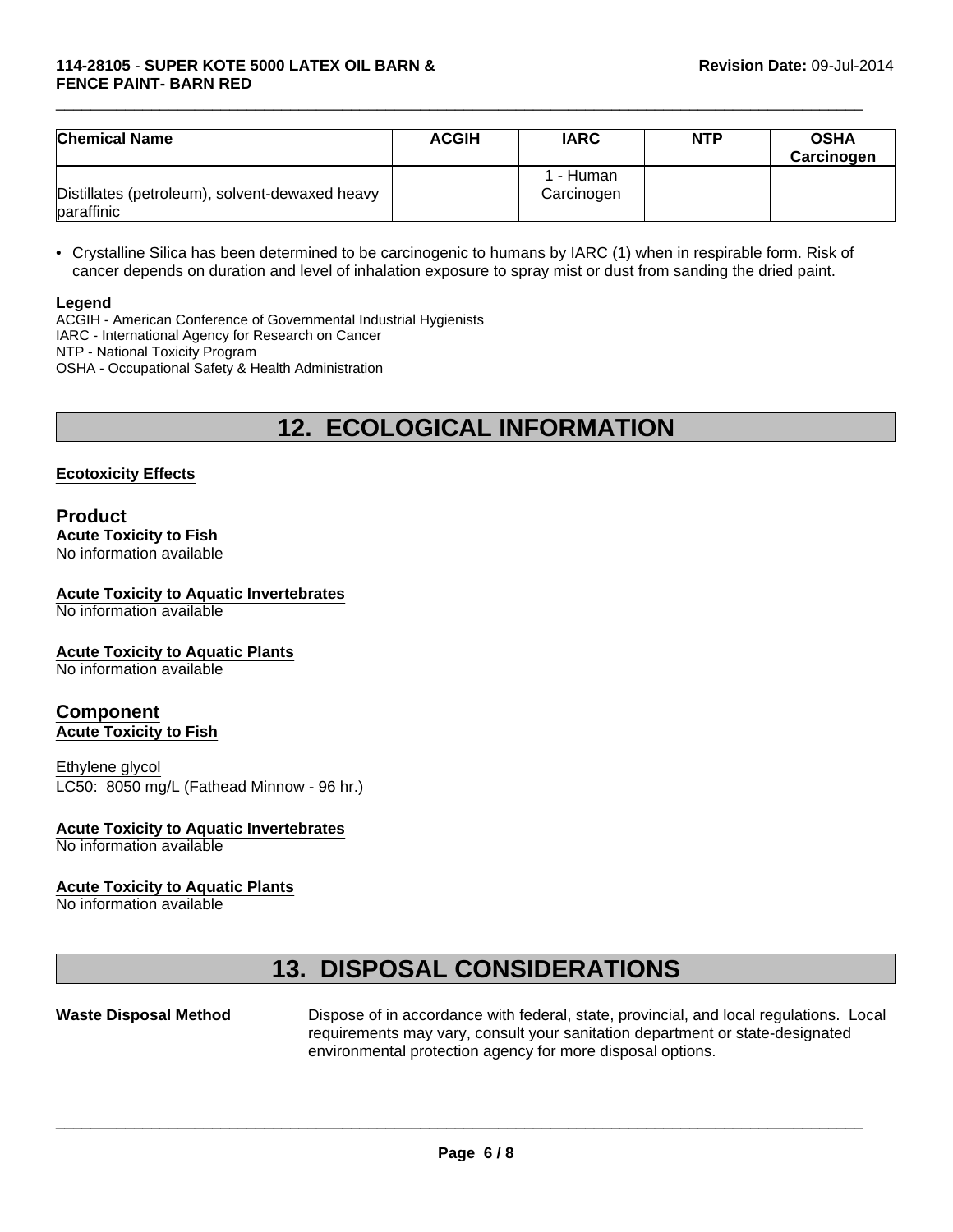### **14. TRANSPORT INFORMATION**

 $\Box$ 

| DOT | Not regulated |
|-----|---------------|
|     |               |

**ICAO / IATA** Not regulated

**IMDG / IMO** Not regulated

### **15. REGULATORY INFORMATION**

#### **International Inventories**

| <b>United States TSCA</b> | Yes - All components are listed or exempt. |
|---------------------------|--------------------------------------------|
| <b>Canada DSL</b>         | Yes - All components are listed or exempt. |

### **Federal Regulations**

#### **SARA 311/312 hazardous categorization**

| Acute Health Hazard               | Nο  |
|-----------------------------------|-----|
| Chronic Health Hazard             | Yes |
| Fire Hazard                       | Nο  |
| Sudden Release of Pressure Hazard | Nο  |
| Reactive Hazard                   | N٥  |

#### **SARA 313**

Section 313 of Title III of the Superfund Amendments and Reauthorization Act of 1986 (SARA). This product contains a chemical or chemicals which are subject to the reporting requirements of the Act and Title 40 of the Code of Federal Regulations, Part 372:

| <b>Chemical Name</b> | <b>CAS-No</b> | Weight % (max) |  |
|----------------------|---------------|----------------|--|
| Ethylene glycol      | 107-21-1      |                |  |

*This product may contain trace amounts of (other) SARA reportable chemicals. Contact the preparer for further information.*

### **Clean Air Act, Section 112 Hazardous Air Pollutants (HAPs) (see 40 CFR 61)**

This product contains the following HAPs:

| <b>Chemical Name</b> | <b>CAS-No</b> | Weight % (max) |
|----------------------|---------------|----------------|
| Ethylene glycol      | 107-21-1      |                |

*This product may contain trace amounts of (other) HAPs chemicals. Contact the preparer for further information.*

### **State Regulations**

#### **California Proposition 65**